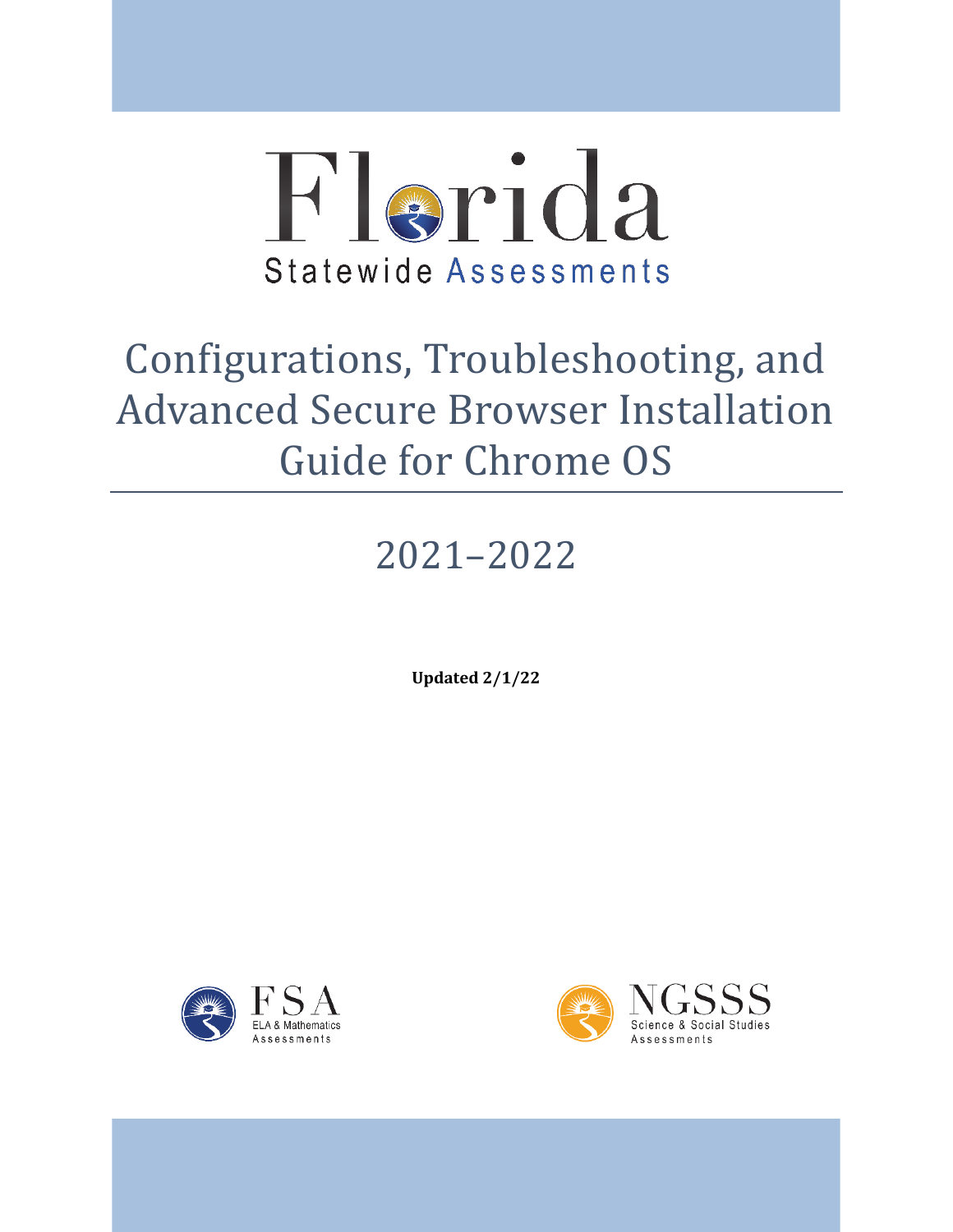## Table of Contents

| Configurations, Troubleshooting, and Secure Browser Installation for Chrome OS  2 |  |
|-----------------------------------------------------------------------------------|--|
|                                                                                   |  |
|                                                                                   |  |
|                                                                                   |  |
|                                                                                   |  |
|                                                                                   |  |
|                                                                                   |  |
|                                                                                   |  |
|                                                                                   |  |
|                                                                                   |  |
|                                                                                   |  |
|                                                                                   |  |
|                                                                                   |  |
|                                                                                   |  |
|                                                                                   |  |
|                                                                                   |  |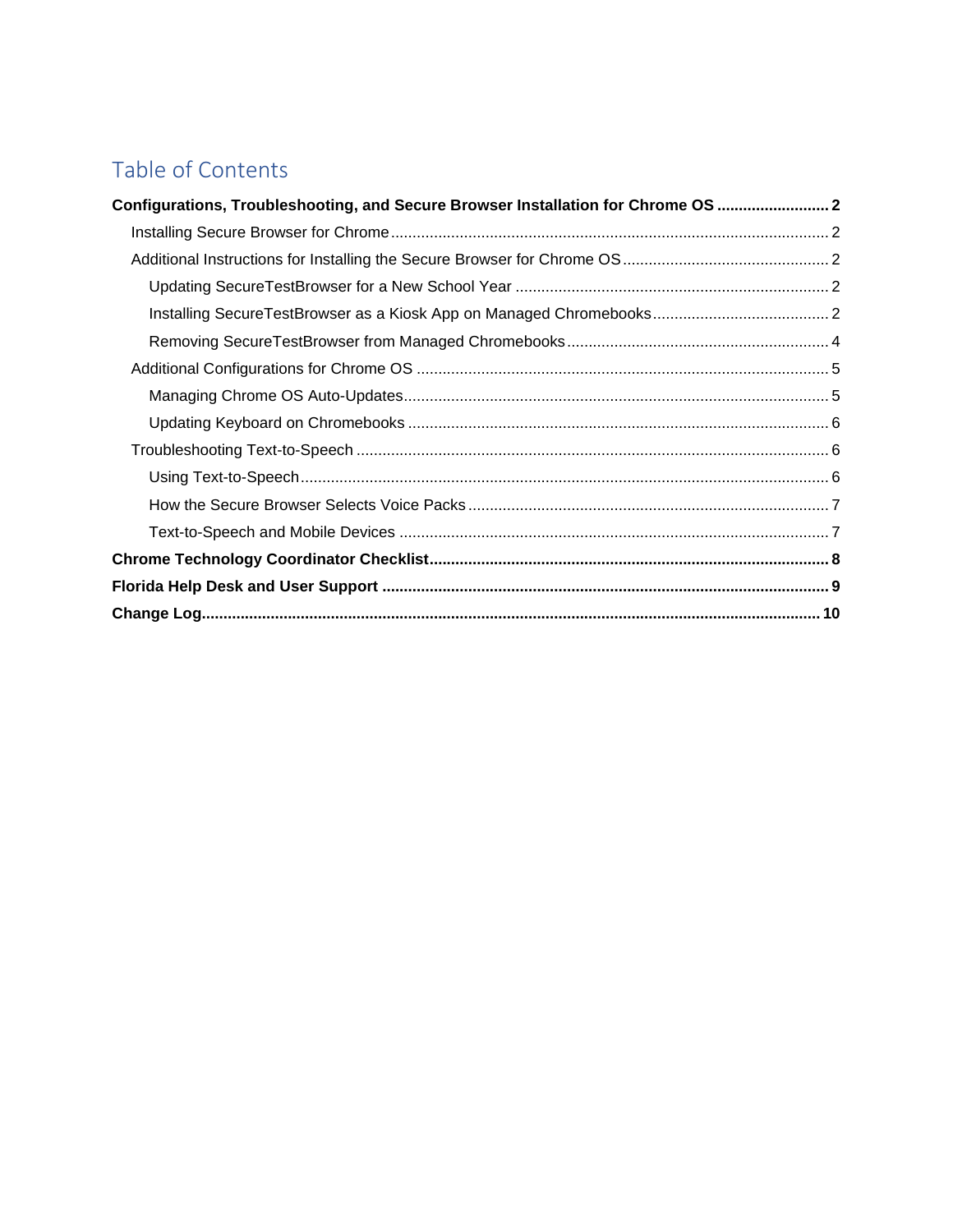## <span id="page-2-0"></span>**Configurations, Troubleshooting, and Secure Browser Installation for Chrome OS**

 This document contains instructions for installing the Secure Browser, as well as configurations, troubleshooting, and advanced Secure Browser installation instructions for your network and Chrome OS devices.

## <span id="page-2-1"></span>**Installing Secure Browser for Chrome**

 The following links provide instructions from Google for installing the Secure Browser on Chromebooks and for managing device settings on managed Chromebooks.

- 1. Using Chromebooks for Student Assessments
	- Refer to Option 1: School sets up Chromebook to run as a Single App Kiosk running the [exam app.](https://support.google.com/chrome/a/answer/3273084#1)
	- Do not follow the instructions for Options 2 and 3.
- 2. [Managing Device Settings \(general information for managed Chromebooks\)](https://support.google.com/chrome/a/answer/1375678)

## <span id="page-2-2"></span>**Additional Instructions for Installing the Secure Browser for Chrome OS**

 This section contains additional installation instructions for installing the Secure Browser for  Chrome OS. **Chromebooks manufactured in 2017 or later must have an Enterprise or Education license (and must be managed devices) to run in kiosk mode, which is necessary to run the Secure Browser.** 

### <span id="page-2-3"></span>**Updating SecureTestBrowser for a New School Year**

 If an update to SecureTestBrowser is released to the Chrome Web Store, the app will automatically update on all devices to which it is installed. Users do not need to take any action to manually update SecureTestBrowser after it is installed on a device

### <span id="page-2-4"></span>**Installing SecureTestBrowser as a Kiosk App on Managed Chromebooks**

 These instructions are for installing the SecureTestBrowser Secure Browser as a kiosk app on domain-managed Chromebook devices. The steps in this procedure assume that your Chromebooks are already managed through the admin console.

SecureTestBrowser is not compatible with public sessions.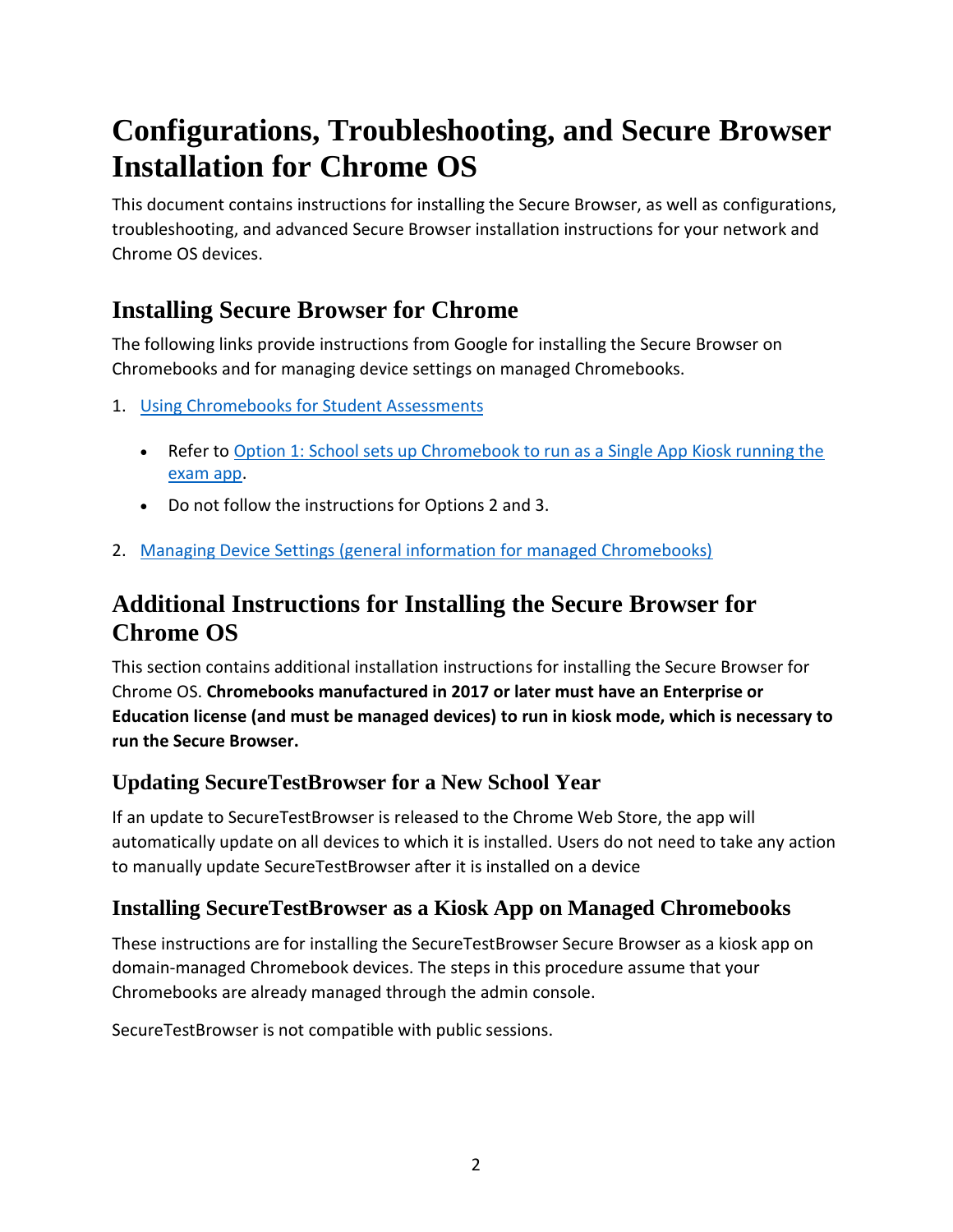1. As the Chromebook administrator, log in to your admin console [\(https://admin.google.com\)](https://admin.google.com/)

2. Click **Devices**. The *Devices* drop-down list opens.

3. From the *Devices* drop-down list, select **Chrome**. The *Chrome* drop-down list appears.

#### Google Admin Console



#### Device Drop-Down List



#### Chrome Drop-Down List

| $\equiv$ Google Admin                                 | Q. Search for users, groups or settings                                                                                                                                                                           |                                                                                           | a<br>ø                                                                         | 血<br>Гв |
|-------------------------------------------------------|-------------------------------------------------------------------------------------------------------------------------------------------------------------------------------------------------------------------|-------------------------------------------------------------------------------------------|--------------------------------------------------------------------------------|---------|
| @ Home<br>· & Deschare                                | Welcome to your new Admin console homepage! You'll find easier navigation throughout the Admin console using the updated left hand navigation bar with its expandable<br>y,<br>and collapsible display Learn more |                                                                                           |                                                                                |         |
| - ED Devices<br>Overview                              | $\mathbf{A}$<br>$\sigma_{\rm t}$<br><b>Users</b>                                                                                                                                                                  | Apps<br>₩<br>Manage web and mobile app access and<br>settings                             | Devices<br>匝<br>Manage devices and secure your<br>organizationis data          |         |
| v Chrome<br>Currière<br>Devices                       | Add a user<br>Delate a user<br>Update a user's name or email                                                                                                                                                      | Organizational units<br>0 <sup>o</sup><br>Organize upers into units for applying policies | Security<br>ø<br>Configure security settings, and view alerts<br>and analytics |         |
| Managed browsers<br>> Settings<br>> Accs & extensions | Create an alternate email address (email alias)                                                                                                                                                                   | Rules<br>⊛<br>Manage rules to set alorts and actions                                      | Support<br>C.<br>Cornect with the Help Assistant                               |         |
| > Printers<br>> Reports                               | Account settings<br>Manage your organization's profile and<br>preferences.                                                                                                                                        |                                                                                           |                                                                                |         |
| > Mcbile & endpoints<br>Metwerks<br>. 10<br>Anto      | Buildings and resources<br>B <sub>1</sub><br>Manage and monitor your buildings, rooms,<br>and requires.                                                                                                           |                                                                                           |                                                                                |         |
| - 0<br>Security<br>$\bullet$ $\circ$ Appoint          |                                                                                                                                                                                                                   |                                                                                           |                                                                                |         |

4. From the *Chrome* drop-down list, select **Apps & extensions**. The *Apps & extensions* drop-down list appears.

#### Apps & extensions Drop-Down List

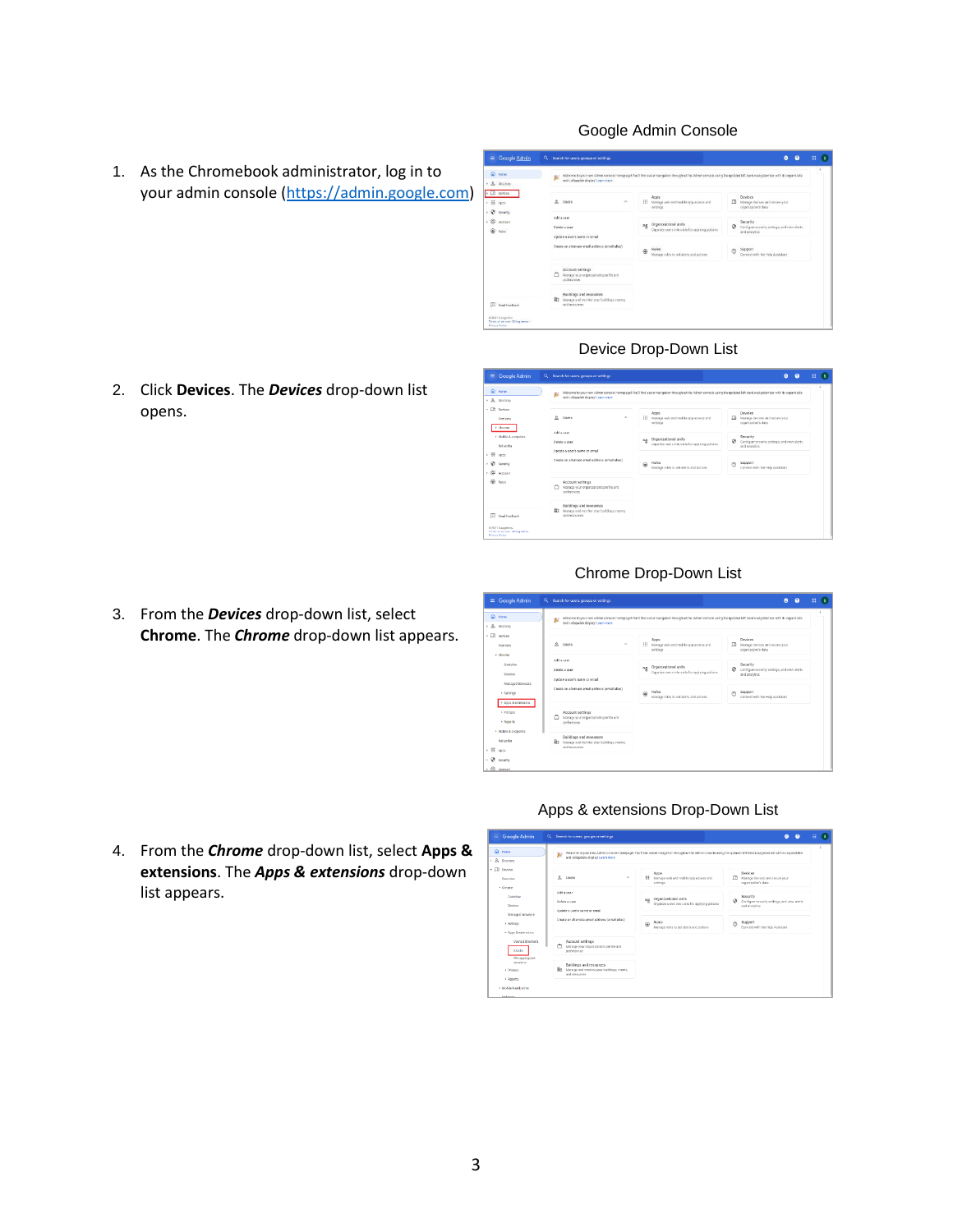5. From the *Apps & extensions* drop-down list, select **Kiosks**. The *Apps & Extensions* page appears, displaying the *Kiosks* tab..

Apps & extensions page – Kiosks tab

| USERS & BROWSERS                                       |                                    | <b>SX20IX</b>            | MANAGED GUEST SESSIONS |
|--------------------------------------------------------|------------------------------------|--------------------------|------------------------|
| $+$ Search or add a filter                             |                                    |                          |                        |
| App                                                    | Installation policy                |                          |                        |
| Auto launch app                                        | None<br>Locally applied $=$        | $\overline{\phantom{a}}$ |                        |
| SecureTestBrowser<br>壽<br>@ http://automaticalance.com | Installed<br>$\;$<br>Locally added |                          |                        |
|                                                        |                                    |                          |                        |
|                                                        |                                    |                          |                        |
|                                                        |                                    |                          |                        |
|                                                        |                                    |                          |                        |
|                                                        |                                    |                          |                        |
|                                                        |                                    |                          | $\ddot{}$              |
|                                                        |                                    |                          |                        |

- 6. Hover over  $\mathbf{t}$  to display options to add a new app.
- 7. Click to add a Chrome app or extension by ID. The *Add Chrome app or extension by ID*  window appears.
- 8. Enter hblfbmjdaalalhifaajnnodlkiloengc in the *Extension ID* field.
- 9. Ensure **From the Chrome Web Store** is selected from the drop-down list.



| Add Chrome app or extension by ID                                                                                                                                         |        |             |
|---------------------------------------------------------------------------------------------------------------------------------------------------------------------------|--------|-------------|
| Chrome apps and extensions can also be added by specifying the ID. If it is outside the<br>Chrome Web Store, you must also specify the URL where the extension is hosted. |        |             |
| Extension ID                                                                                                                                                              |        |             |
| hblfbmjdaalalhifaajnnodlkiloengc                                                                                                                                          |        |             |
| From the Chrome Web Store $\overline{\phantom{a}}$                                                                                                                        |        |             |
|                                                                                                                                                                           | CANCEL | <b>SAVF</b> |

- 10. Click **Save**. The SecureTestBrowser app appears in the app list.
- 11. Ensure **Installed** is selected from the *Installation Policy* drop-down list.

The SecureTestBrowser app will be installed on all managed devices the next time each managed device is turned on.

#### <span id="page-4-0"></span>**Removing SecureTestBrowser from Managed Chromebooks**

If SecureTestBrowser must be removed from multiple managed Chromebooks for troubleshooting or other reasons, it can be removed using the Google Admin Console.

- 1. To access a list of all kiosk applications installed on your managed Chromebooks, follow steps 1-5 in the section [Installing SecureTestBrowser as a Kiosk App on Managed Chromebooks.](#page-2-4)
- 2. To remove SecureTestBrowser from all managed Chromebooks, select its app name from the list. The *Kiosk Settings* pane appears.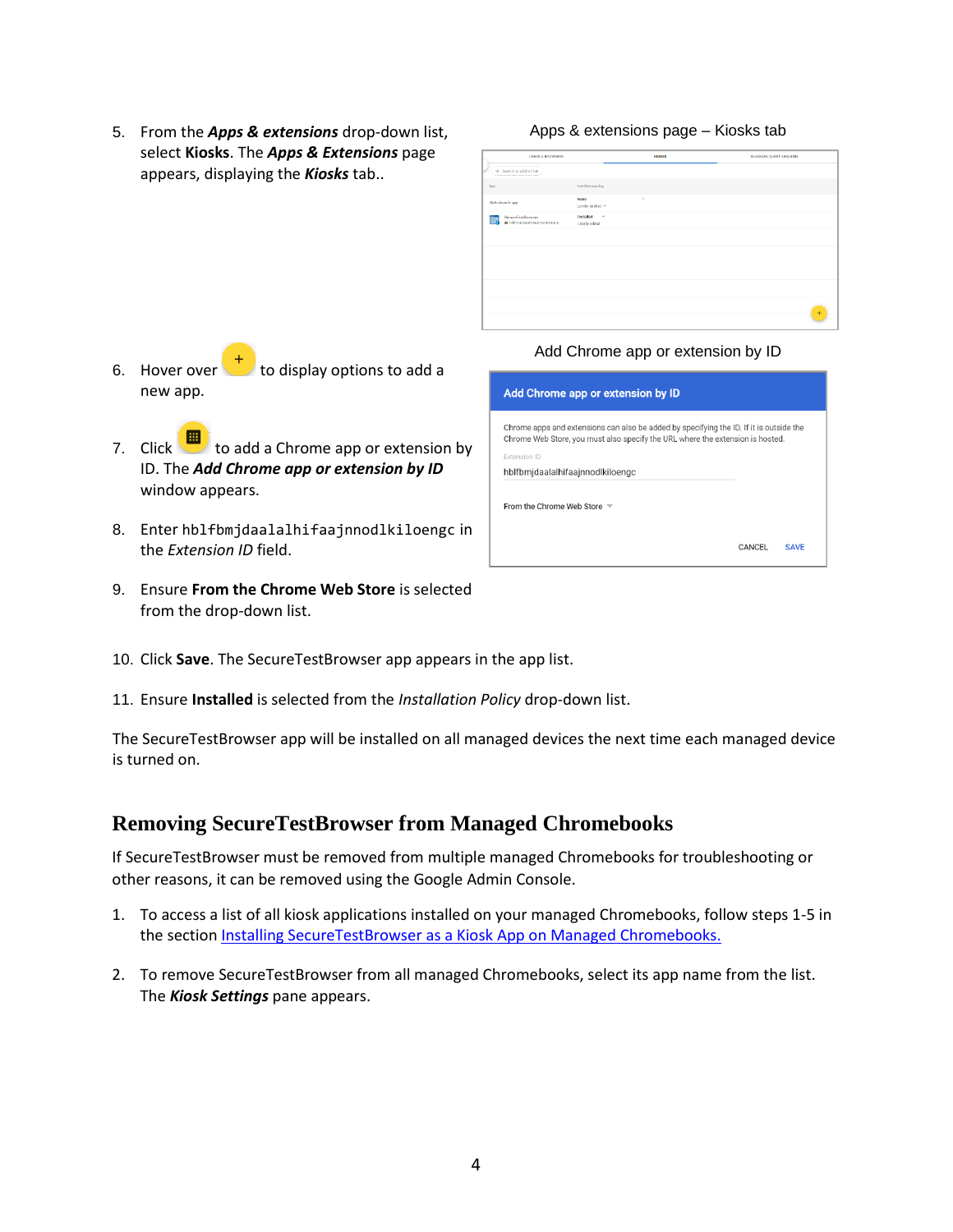#### SecureTestBrowser Kiosk Settings

| <b>Kiosk Settings</b>                                                 |  |
|-----------------------------------------------------------------------|--|
| Allow App to Manage Power<br>Inherited from Google default            |  |
| <b>Enable Unified Desktop (BETA)</b><br>Inherited from Google default |  |
| Allow On-screen Keyboard<br>Locally applied $\blacktriangledown$      |  |
| <b>Enable Plug-ins</b><br>Inherited from Google default               |  |
| Set Keyboard Top Row as FN Keys<br>Inherited from Google default      |  |

- 3. Select  $\Box$
- 4. To close the *Kiosk Settings* pane, select **X**.

The SecureTestBrowser app will be removed from all managed devices the next time each managed device is turned on.

## <span id="page-5-0"></span>**Additional Configurations for Chrome OS**

This section contains additional configurations for Chrome OS.

### <span id="page-5-1"></span>**Managing Chrome OS Auto-Updates**

 Chrome OS auto-updates or limiting updates to a specific version used successfully before This section describes how to manage Chrome OS auto-updates. FDOE requires disabling operational testing begins.

#### **Disabling Auto-Updates for Chrome OS**

This section describes how to disable auto-updates for Chrome OS.

*To disable auto-updates for Chrome OS:* 

- 1. Display the Device Settings page by following the procedure in *Manage device settings*, https://support.google.com/chrome/a/answer/1375678</u>. The steps in that procedure assume that your Chromebooks are managed through the admin console.
- 2. From the *Auto Update* list, select **Stop auto-updates**.
- 3. Click **Save**.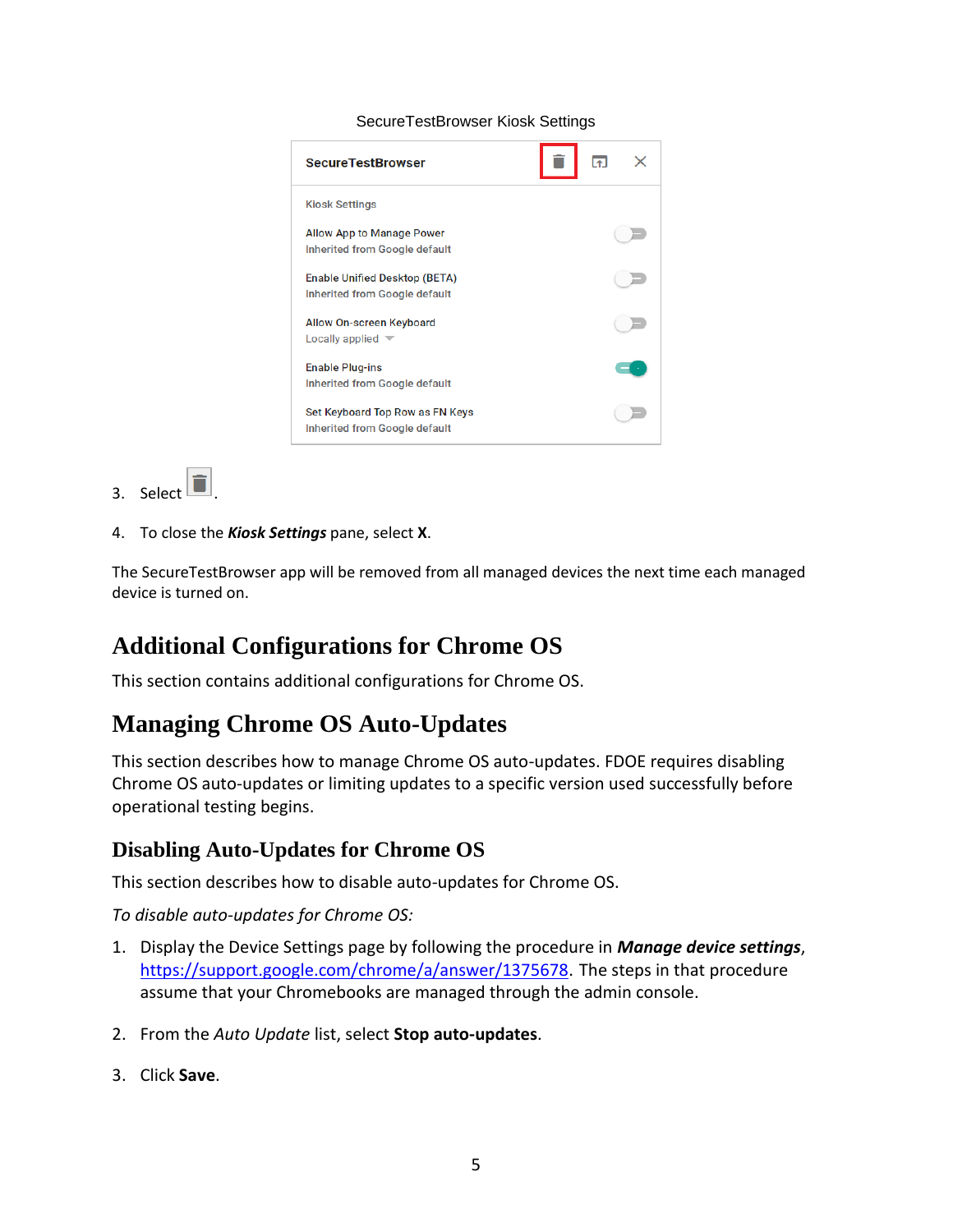### **Limiting Chrome OS Updates to a Specific Version**

This section describes how to limit Chrome OS updates to a specific version.

 *To limit Chrome OS updates to a specific version:* 

- 1. Display the Device Settings page by following the procedure in *Manage device settings*, [https://support.google.com/chrome/a/answer/1375678.](https://support.google.com/chrome/a/answer/1375678) The steps in that procedure assume that your Chromebooks are managed through the admin console.
- 2. From the *Auto Update* list, select **Allow auto-updates**.
- 3. From the *Restrict Google Chrome version to at most* list, select the required version.
- 4. Click **Save**.

## <span id="page-6-0"></span>**Updating Keyboard on Chromebooks**

 If a student is pre-identified in TIDE with an apostrophe in their name, the student cannot log into the secure browser when testing on a Chromebook with the keyboard setting as international keyboard. If students with special characters in their name cannot log in to a test, this is one troubleshooting method they might try.

 *To modify keyboard configurations on Managed Chromebooks:* 

- 1. Log into the Google Admin console.
- 2. Select Devices.
- 3. At the top left, select the Chrome drop-down.
- 4. Select Settings, then Device.
- 5. Scroll down to Sign-in settings.
- 6. Scroll down further to find Sign-in language and Sign-in keyboard.
- 7. Set the Sign-in language to English and make sure all of the Sign-in keyboard settings only include US keyboard layouts.
- 8. Click Save.

## <span id="page-6-1"></span>**Troubleshooting Text-to-Speech**

 Using text-to-speech requires at least one voice pack to be installed on testing devices. **Note:**  Text-to-speech with tracking does not function correctly on Chrome OS 85. If students require the use of this accommodation, they must upgrade to Chrome OS 86 or use a different operating system.

### <span id="page-6-2"></span>**Using Text-to-Speech**

Students using text-to-speech for the practice tests must log in using the Secure Browser.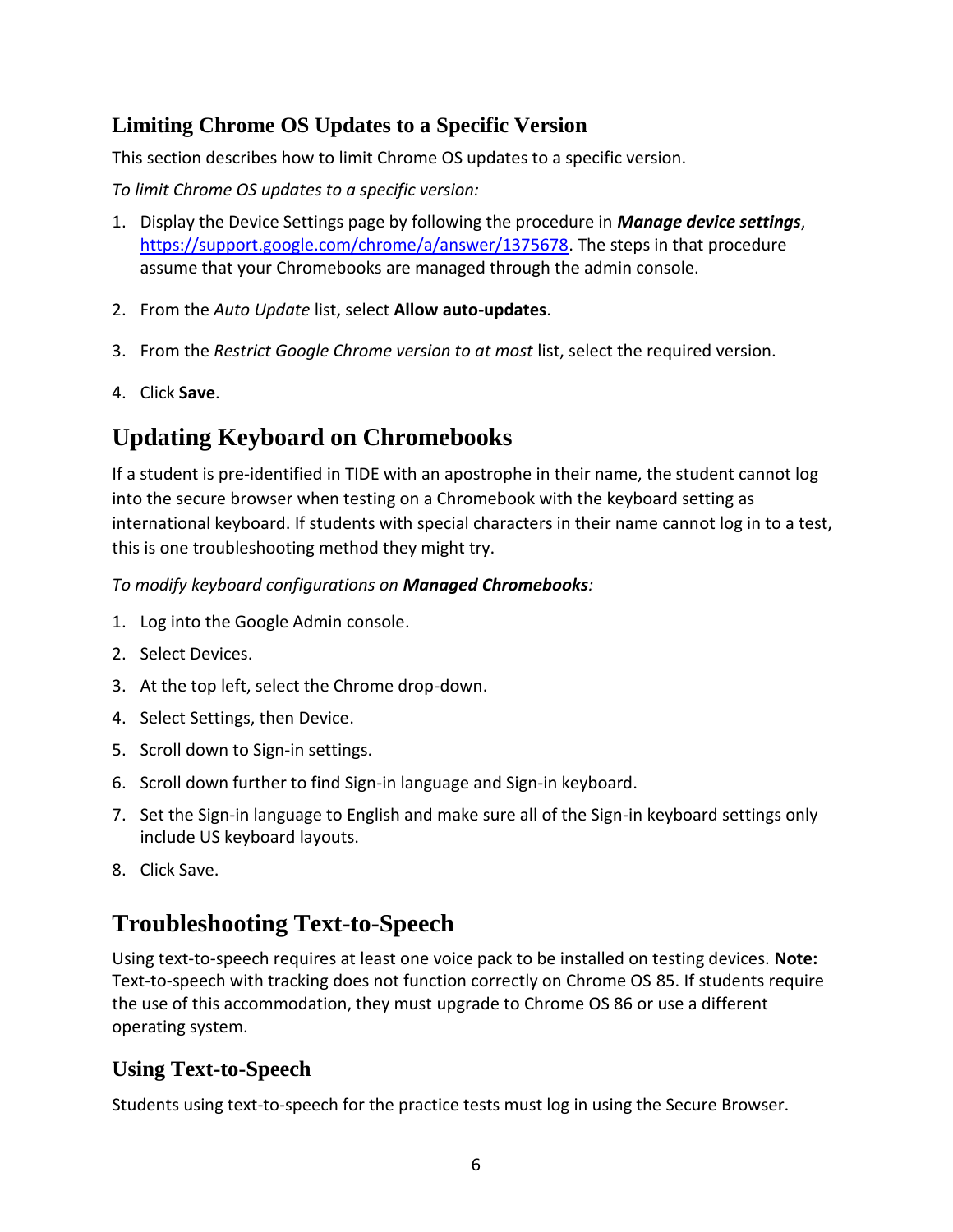**We strongly encourage schools to test the text-to-speech settings before students take operational tests.** You can check these settings by running a practice test or the Infrastructure Trial with text-to-speech enabled or through the diagnostic page. From the student practice test login screen, click the **Run Diagnostics** link, and then click the **TTS Check** button.

#### <span id="page-7-0"></span>**How the Secure Browser Selects Voice Packs**

This section describes how CAI's Secure Browsers select which voice pack to use. It is recommended that students use the same voice pack that is used for instruction.

#### **Voice Pack Selection on Mobile Versions of Secure Browsers**

The Mobile Secure Browser uses either the device's native voice pack or a voice pack embedded in the Secure Browser. Additional voice packs downloaded to a mobile device are not recognized by the Mobile Secure Browser.

#### <span id="page-7-1"></span>**Text-to-Speech and Mobile Devices**

 pause and then resume TTS in the middle of a passage. On Chromebooks, however, students should highlight the desired text to be read as the pause feature does not allow students to pause and resume the reading again. Text-to-speech (TTS) in Windows, Mac, and iPads includes a feature that allows students to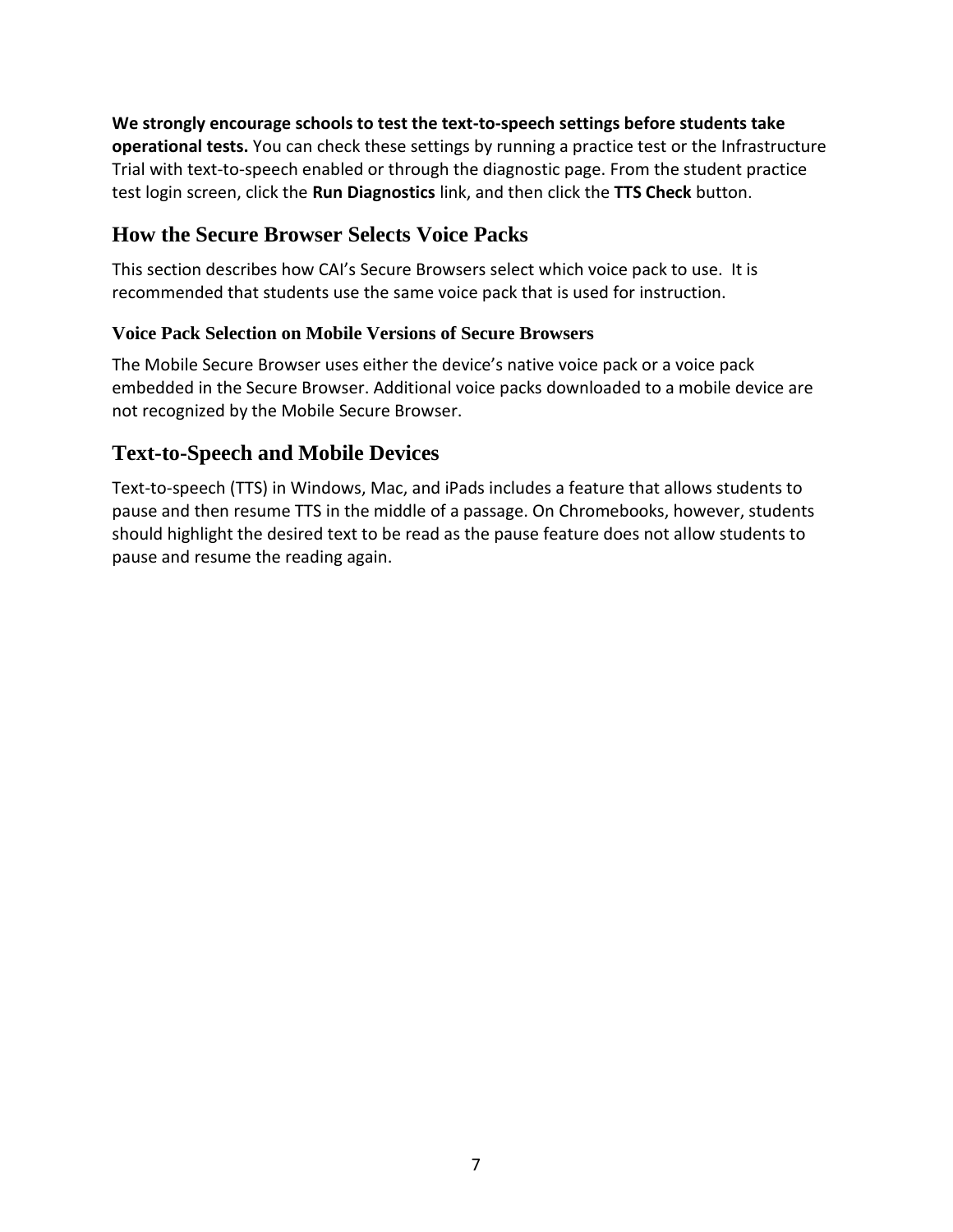## <span id="page-8-0"></span>**Chrome Technology Coordinator Checklist**

This checklist can be printed out and referred to during review of networks and computers used for testing.

| <b>Activity</b> |                                                                                                                                                                                                 | <b>Target</b><br><b>Completion Date</b>                | <b>Reference</b>                                                                               |  |  |
|-----------------|-------------------------------------------------------------------------------------------------------------------------------------------------------------------------------------------------|--------------------------------------------------------|------------------------------------------------------------------------------------------------|--|--|
|                 | <b>For all Operating Systems</b>                                                                                                                                                                |                                                        |                                                                                                |  |  |
|                 | Verify that all of your school's<br>computers/devices that will be<br>used for online testing meet the<br>operating system requirements.                                                        | 3–4 weeks before<br>testing begins in<br>your school   | <b>Supported Systems &amp;</b><br><b>Requirements</b>                                          |  |  |
|                 | Install the secure browser on all<br>computers/devices that will be<br>used for testing.                                                                                                        | 3–4 weeks before<br>testing begins in<br>your school   | Configurations,<br>Troubleshooting, and<br><b>Secure Browser Installation</b><br>for Chrome OS |  |  |
|                 | Verify that your school's network<br>and Internet are properly<br>configured for testing, including<br>Allowlisting procedures,<br>conducting network diagnostics,<br>and resolving any issues. | 3-4 weeks before<br>testing begins in<br>your school   | <b>Technology Setup for</b><br><b>Online Testing</b>                                           |  |  |
|                 | Enable pop-up windows and<br>review configuration<br>requirements for each operating<br>system.                                                                                                 | 1-2 weeks before<br>testing begins in<br>your school   | Configurations,<br>Troubleshooting, and<br><b>Secure Browser Installation</b><br>for Chrome OS |  |  |
|                 | <b>For Chrome OS</b>                                                                                                                                                                            |                                                        |                                                                                                |  |  |
|                 | Install any required text-to-<br>speech software on computers<br>that will be used for testing with<br>that accommodation and verify<br>the installation.                                       | $1-2$ weeks before<br>testing begins in<br>your school | <b>Using Text-to-Speech</b>                                                                    |  |  |
|                 | Disable Chrome OS auto-<br>updates on computers.                                                                                                                                                | 4 weeks before<br>testing begins in<br>your school     | <b>Managing Chrome OS</b><br><b>Auto-Updates</b>                                               |  |  |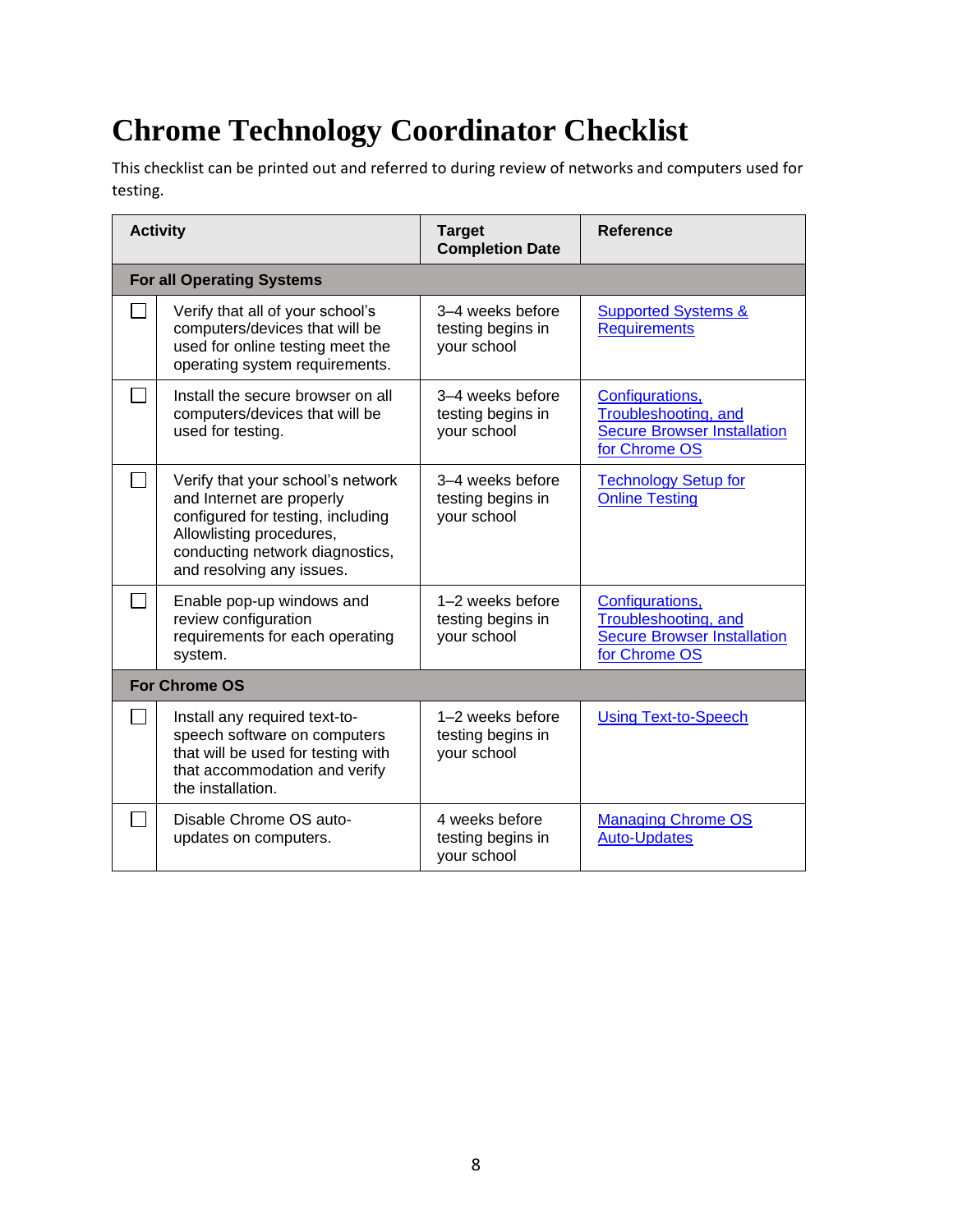## <span id="page-9-0"></span>**Florida Help Desk and User Support**

If this document does not answer your questions, please contact the Florida Help Desk.

 The Help Desk will be open **Monday–Friday from 7:00 a.m. to 8:30 p.m. Eastern Time** (except holidays or as otherwise indicated on the Florida Statewide Assessments Portal).

#### **Toll-Free Phone Support: 1-866-815-7246**

#### **Email Support: [FloridaHelpDesk@CambiumAssessment.com](mailto:FloridaHelpDesk@CambiumAssessment.com)**

 In order to help us effectively assist you with your issue or question, please be ready to provide the Help Desk with detailed information that may include the following:

- Device, operating system, and browser version information
- Any error messages and codes that appeared, if applicable
- Information about your network configuration:
	- o Secure browser installation (to individual machines or network)
	- o Wired or wireless Internet network setup